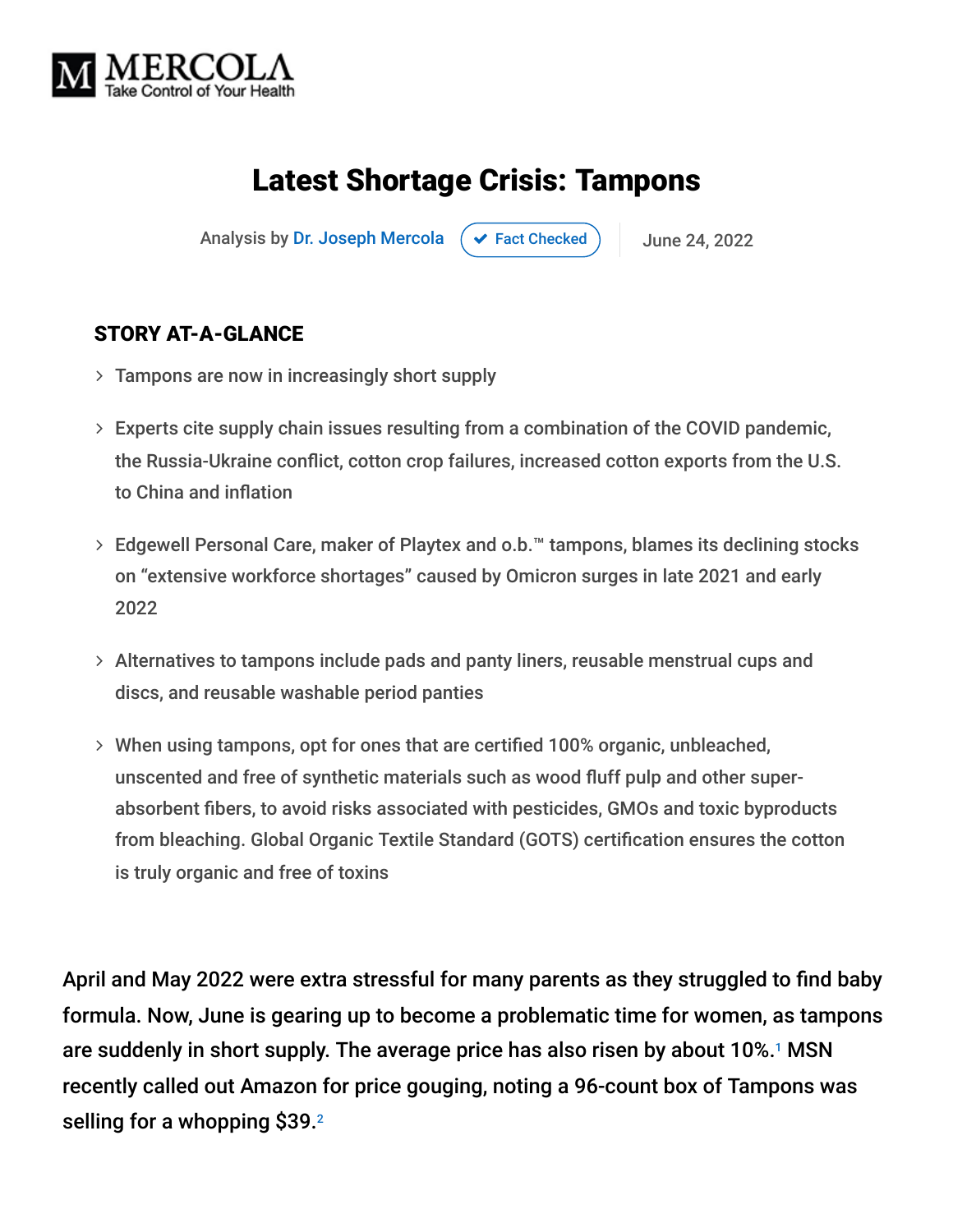### What's Causing Tampon Shortage?

What's to blame for this shortage? Experts cite supply chain issues resulting from a combination of the COVID pandemic, the Russia-Ukraine conflict, cotton crop failures and increased cotton exports from the U.S. to China. Both cotton and plastic are in high demand and short supply, which is why supplies of tampons  $-$  which uses both  $-$  are adversely affected.

In its third-quarter fiscal year analysis for 2022,<sup>3</sup> Procter & Gamble, maker of Tampax, noted it was having difficulty sourcing certain raw materials and experiencing rising shipping costs. In its "forward-looking statements" under "risks and uncertainties," P&G included: 4

*"(3) the ability to manage disruptions in credit markets or to our banking partners or changes to our credit rating;*

*(4) the ability to maintain key manufacturing and supply arrangements (including execution of supply chain optimizations and sole supplier and sole manufacturing plant arrangements) and to manage disruption of business due to various factors, including ones outside of our control, such as natural disasters, acts of war (including the Russia-Ukraine War) or terrorism or disease outbreaks;*

*(5) the ability to successfully manage cost fluctuations and pressures, including prices of commodities and raw materials, and costs of labor, transportation, energy, pension and healthcare ..."*

Edgewell Personal Care, maker of Playtex and o.b.™ tampons, has blamed its declining stocks on "extensive workforce shortages" caused by Omicron surges in late 2021 and early 2022. 5

Rising inflation is yet another factor contributing to dwindling supplies. "The inflation causes the shortage, and then the shortage causes inflation. It kind of turns into a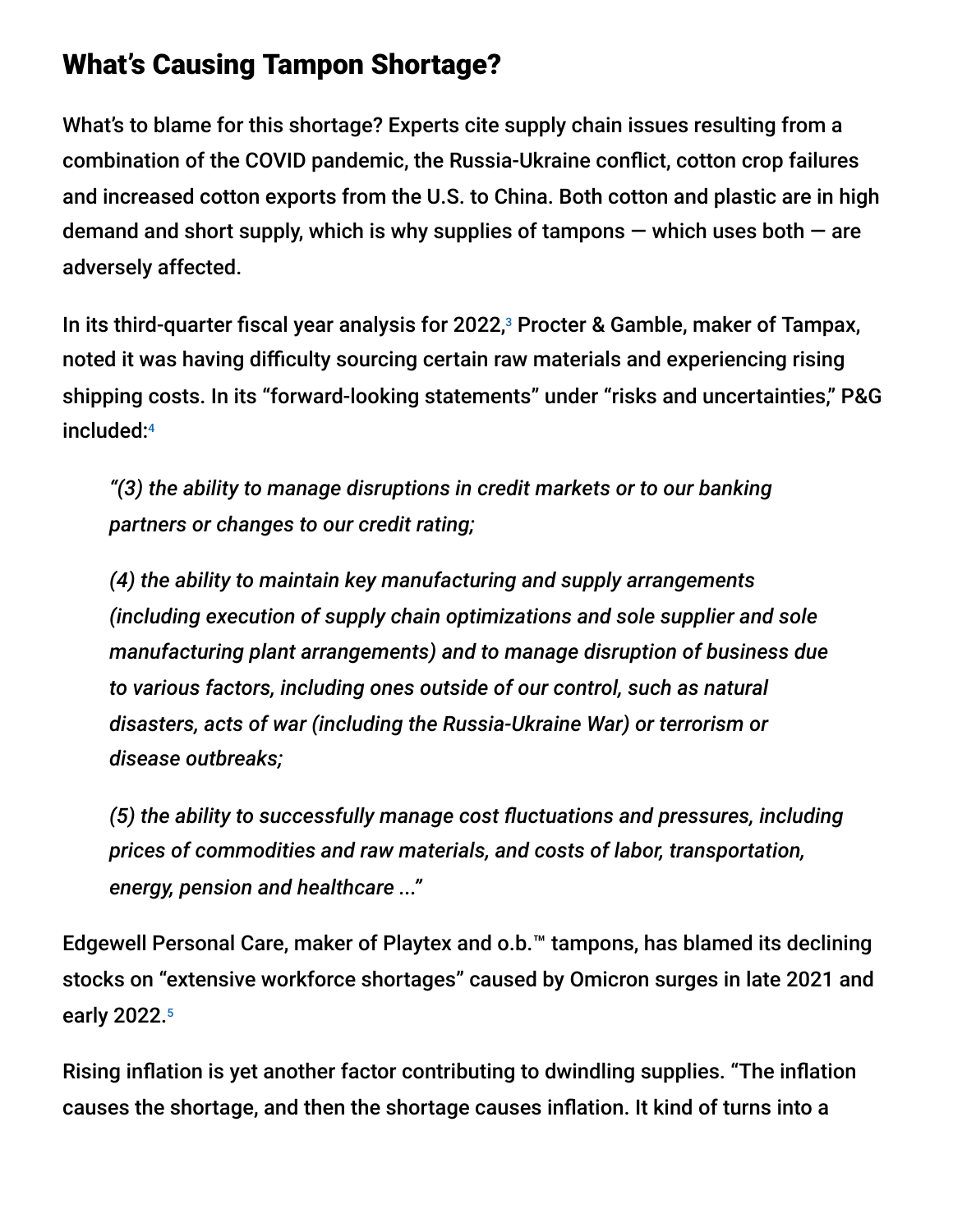feedback loop," Zac Rogers, an assistant professor of supply chain management at Colorado State University told KOAA 5 News (video above).

Rogers and others are optimistic that the situation will be turned around, however, as the higher cotton prices will incentivize growers to grow more. A question that remains unaddressed is whether farmers will actually be able to grow more, even if they want to, due to skyrocketing diesel and fertilizer costs, and uncooperative weather.

Cotton producing states such as Texas and Oklahoma are currently experiencing severe drought that has prevented planting of cotton this year. 6

### Tampon Alternatives

The good news is that the shortage of tampons is fairly easy to remedy, as there are several viable alternatives. For example, you could use:

- Pads, which are available in different sizes and for different flow rates. Unfortunately, due to cotton being a primary component, menstrual pads are also starting to see shortages.
- Panty liners, also available in different sizes, can be enough on days when you have light flow.
- Menstrual cups<sup>7</sup>  $-$  These are reusable devices made of silicone or latex that are inserted into the vagina to collect the blood. After a few hours, you simply pull the cup out, empty it and reinsert it after cleaning. The cup should be emptied at least twice a day.

Menstrual cups are particularly useful when exercising, swimming or if you have heavy flow. Available brands include Keeper Cup, Moon Cup, Lunette Menstrual Cup, DivaCup, Lena Cup and Lily Cup.

Since they're reusable for several years with proper care, they can save you a lot of money in the long term. For advice on sizing and fitting, see the Strategist's article, 8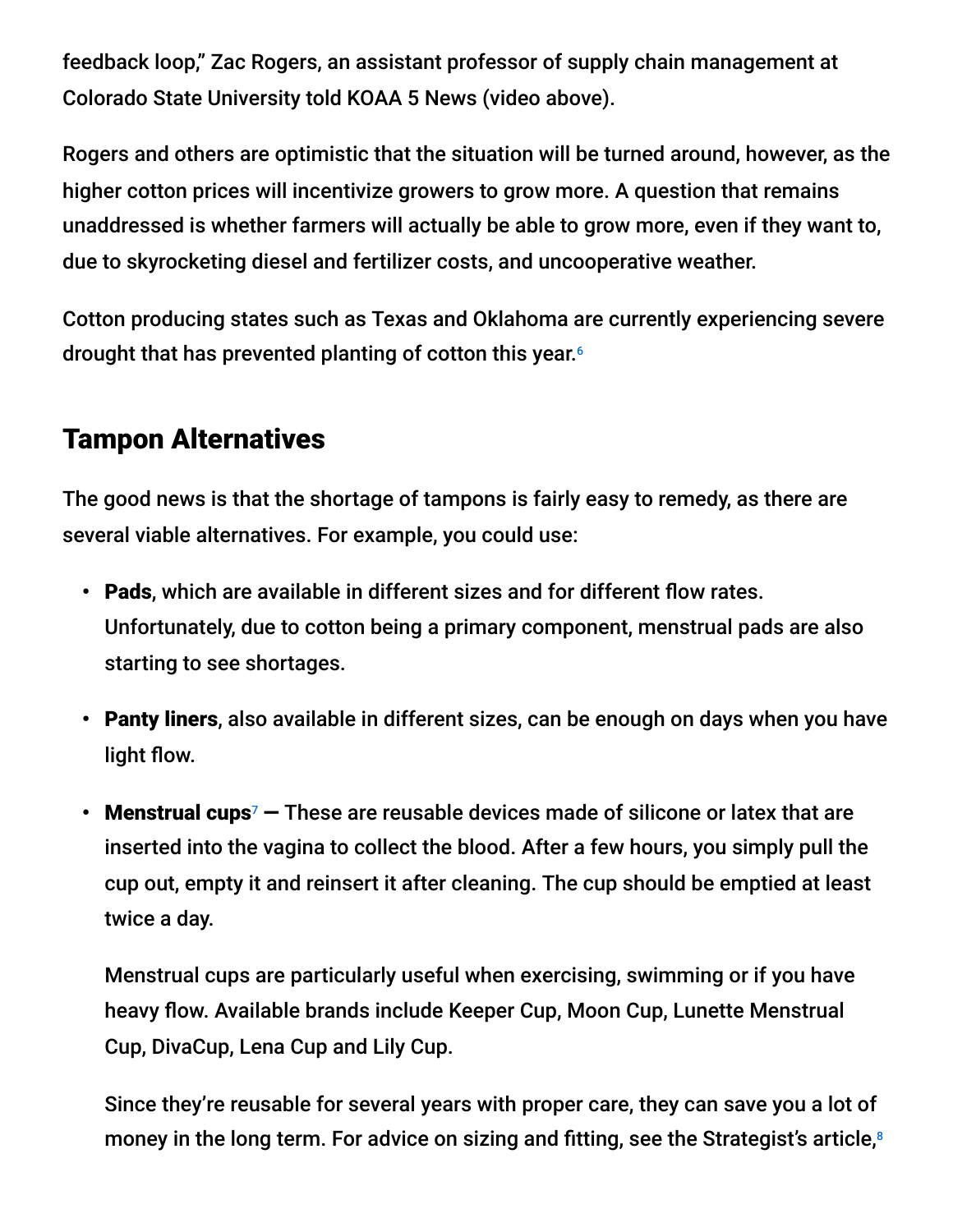"The 6 Very Best Menstrual Cups."

• Menstrual discs<sup>9</sup>  $-$  These are basically the same as a menstrual cup. The main difference is the shape of the device. Whereas the menstrual cup stays put through suction, discs use gravity to stay at the base of the cervix, lodged against the public bone.

Brands include Softdisc, FLEX Disc, Saalt Disc and Cora Menstrual Disc. For a comparison guide to how cups and discs work, see RubyCup's article,<sup>10</sup> "Menstrual Disc vs Cup: Which Is Better?"

• Reusable period panties<sup>11</sup>  $-$  While having the look and feel of normal underwear, period panties are made to absorb menstrual blood without leaking through. Since they're washable, you can reuse them for years.

There are more than a dozen different brands available at various price points, and they can be a great option on light-flow days, or as extra protection on heavy days together with a pad, liner or menstrual cup/disc.

### Don't Leave Tampons in Too Long

Do not try to extend your supply of tampons by changing them less frequently, as leaving a tampon in for longer than four to six hours can cause a bacterial infection known as toxic shock (TSS) syndrome. While rare, it can be a potentially life-threatening condition requiring urgent treatment. As explained by the Mayo Clinic: 12

*"Often toxic shock syndrome results from toxins produced by Staphylococcus aureus (staph) bacteria, but the condition may also be caused by toxins produced by group A streptococcus (strep) bacteria ... Possible signs and symptoms of toxic shock syndrome include:*

- *A sudden high fever*
- *Low blood pressure*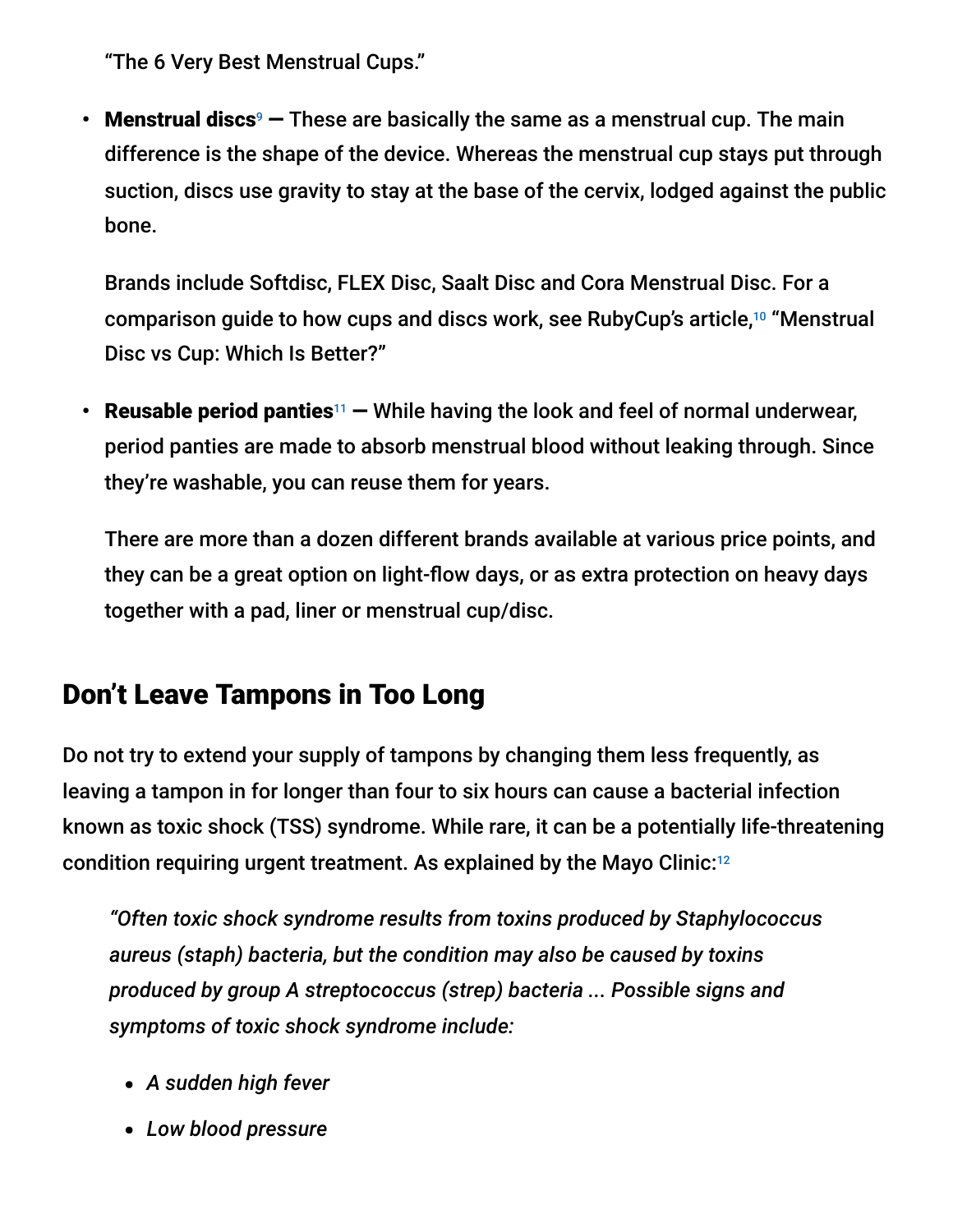- *Vomiting or diarrhea*
- *A rash resembling a sunburn, particularly on your palms and soles*
- *Confusion*
- *Muscle aches*
- *Redness of your eyes, mouth and throat*
- *Seizures*
- *Headaches*

*Call your doctor immediately if you have signs or symptoms of toxic shock syndrome."*

The tampon's material may significantly affect your chances of developing this very serious infection. Because tampons made with materials like rayon, viscose, and fluff pulp can leave behind fibers, they can create a favorable environment for bacteria growth.

The outgassing of carbon dioxide and oxygen from these synthetic materials also provide a food source for S. aureus bacteria, which is believed to be the causative pathogen for TSS. To minimize your risk for toxic shock syndrome, be sure to follow these tampon safety guidelines:

| Change tampons every four to six hours                                          | Alternate the use of tampons with liners<br>or pads during your period                                     |
|---------------------------------------------------------------------------------|------------------------------------------------------------------------------------------------------------|
| Be careful not to scratch your vaginal<br>lining when inserting the tampon      | If possible, choose the lowest<br>absorbency rate to handle your flow $-$<br>avoid super-absorbent tampons |
| Never leave a tampon inserted overnight;<br>use overnight sanitary pads instead | Do not use a tampon between periods                                                                        |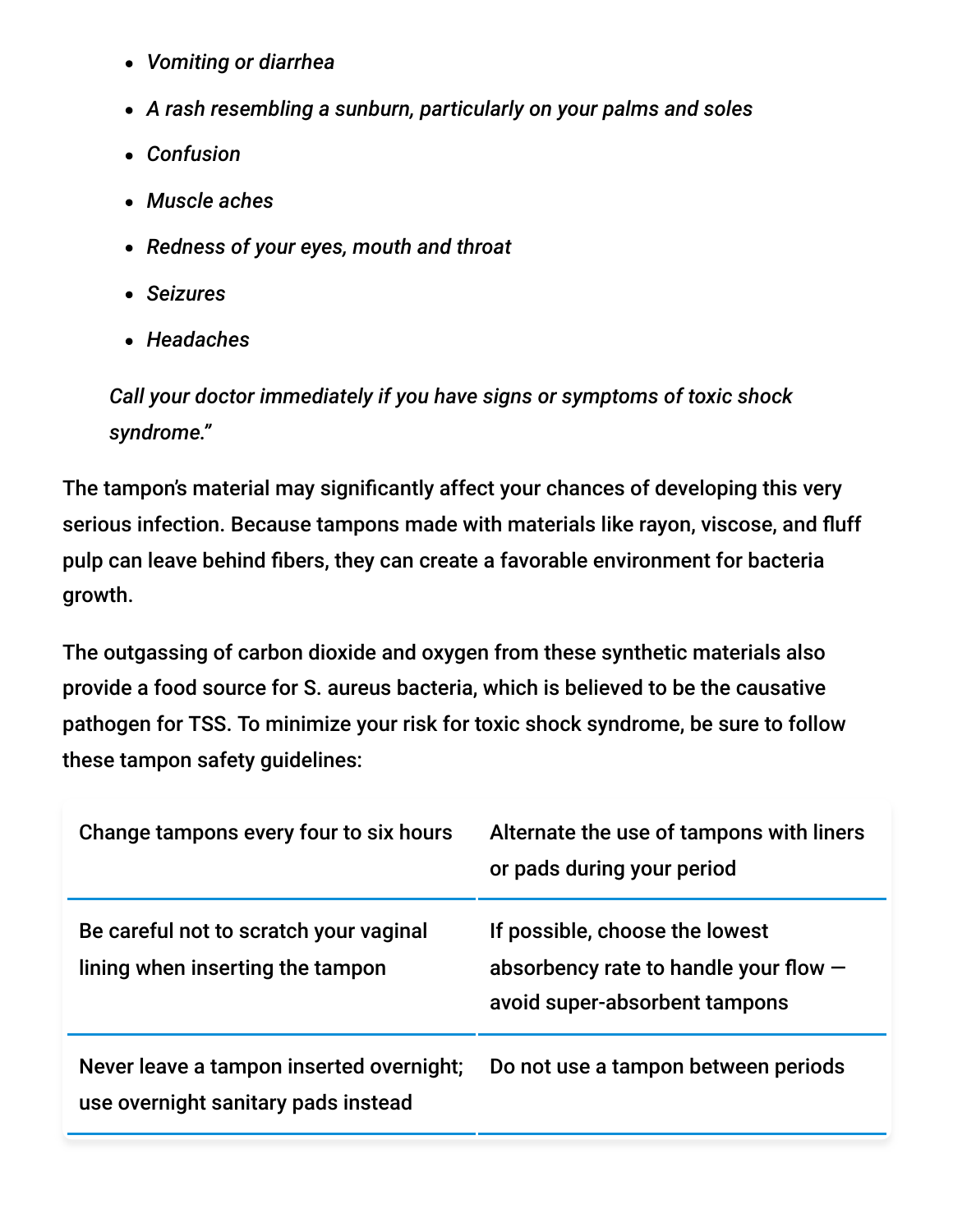### Risks of Nonorganic Tampons

While we're on the topic of safe tampon use, it's worth reviewing some of the hazards involved in using nonorganic tampons, pads and liners. First of all, nonorganic cotton tends to be heavily sprayed with pesticides that can then be absorbed through your vaginal tissues. Most are also genetically engineered, which adds unknown risks.

Not all tampons are made of cotton, though. Brands using words like "cotton-soft" and "cottony feel" are usually not made of cotton at all but, rather, rayon (cellulose fibers derived from bleached wood pulp), viscose (a form of wood cellulose acetate) or fluff pulp (manufactured from tree wood), and these have their own set of risks.

Rayon and viscose present a potential danger in part because of their highly absorbent fibers. When used in tampons, these fibers can stick to your vaginal wall, and when you remove the tampon, the loosened fibers stay behind.

Another risk is related to bleaching. Tampons made from rayon are typically bleached with chlorine to make them pristinely white. However, when you use chlorine to bleach materials, potentially hazardous substances such as dioxin and disinfection-by-products (DBPs) such as trihalomethane can be created.

The U.S. Environmental Protection Agency (EPA) considers dioxin such a serious public health issue that there is no safe level of exposure. Yet, the government continues to turn a blind eye when it comes to feminine hygiene products, illogically concluding there's no health risk expected from dioxins in tampons and pads. Even if the product is bleached using chlorine dioxide (typically advertised as an "elemental chlorine-free" bleaching process), it can still generate dioxins.

**<sup>66</sup> All cotton sold as organic in the United States must**<br>meet strict federal regulations regarding how the **meet strict federal regulations regarding how the cotton is grown, including the type of seeds used. To be absolutely sure you're getting organic cotton tampons**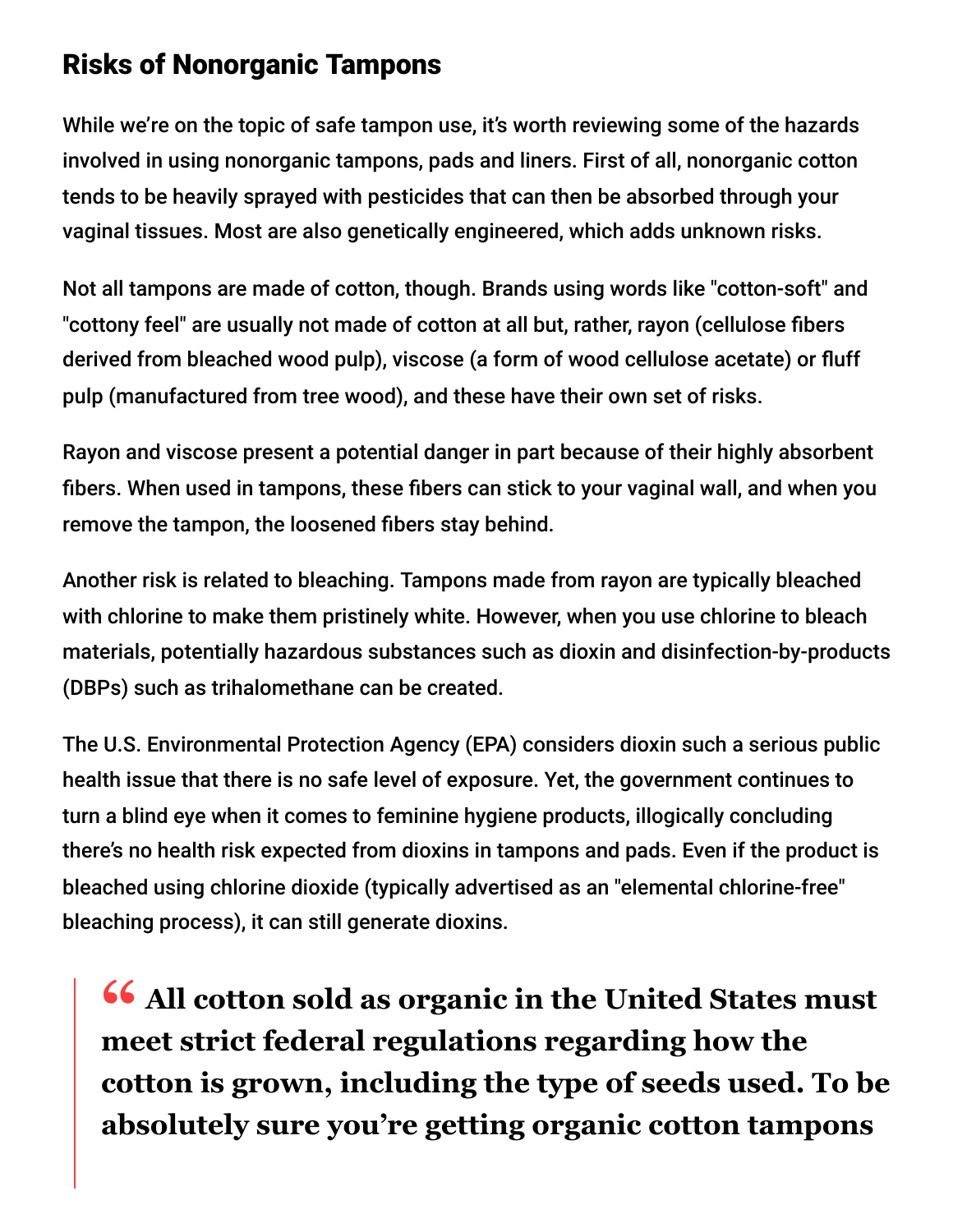# **or pads, look for GOTS (Global Organic Textile Standard) certification."**

On top of all that, there's the issue of the plastic chemicals, such as phthalates, found in the applicators. Phthalates, along with many plastics, are known "endocrine disruptors" because they interfere with normal endocrine system function. Research has linked phthalates to weight gain, $^{13,14}$  blood sugar issues and diabetes, $^{15}$  attention and behavioral problems, $^{\rm 16}$  low IQ, $^{\rm 17}$  infertility and other reproductive issues. $^{\rm 18}$ 

### Unsafe Sanitary Pads

As for sanitary pads, today we're seeing a whole new generation of products made from petrochemicals. Conventional sanitary pads are made from over 90 percent plastic derived from crude oil, including superabsorbent polyacrylates, polypropylene and polyethylene.

Synthetics and plastic restrict the free flow of air and can trap heat and dampness, potentially promoting the growth of yeast and bacteria in your vaginal area. And don't be fooled by words like "nonwoven" — they're just fancy words for petrochemicals.

These types of pads discourage healthy airflow. The use of synthetic fibers, plasticbacked panty liners, and contact with toxic chemicals can lead to burning and soreness of delicate tissue in certain individuals.

### Opt for Organic and Chemical-Free

To avoid all of these issues, I recommend making sure the feminine hygiene products you select are certified 100% organic, unbleached, unscented and free of synthetic materials such as wood fluff pulp and other super-absorbent fibers.

All cotton sold as organic in the United States must meet strict federal regulations regarding how the cotton is grown, including the type of seeds used. To be absolutely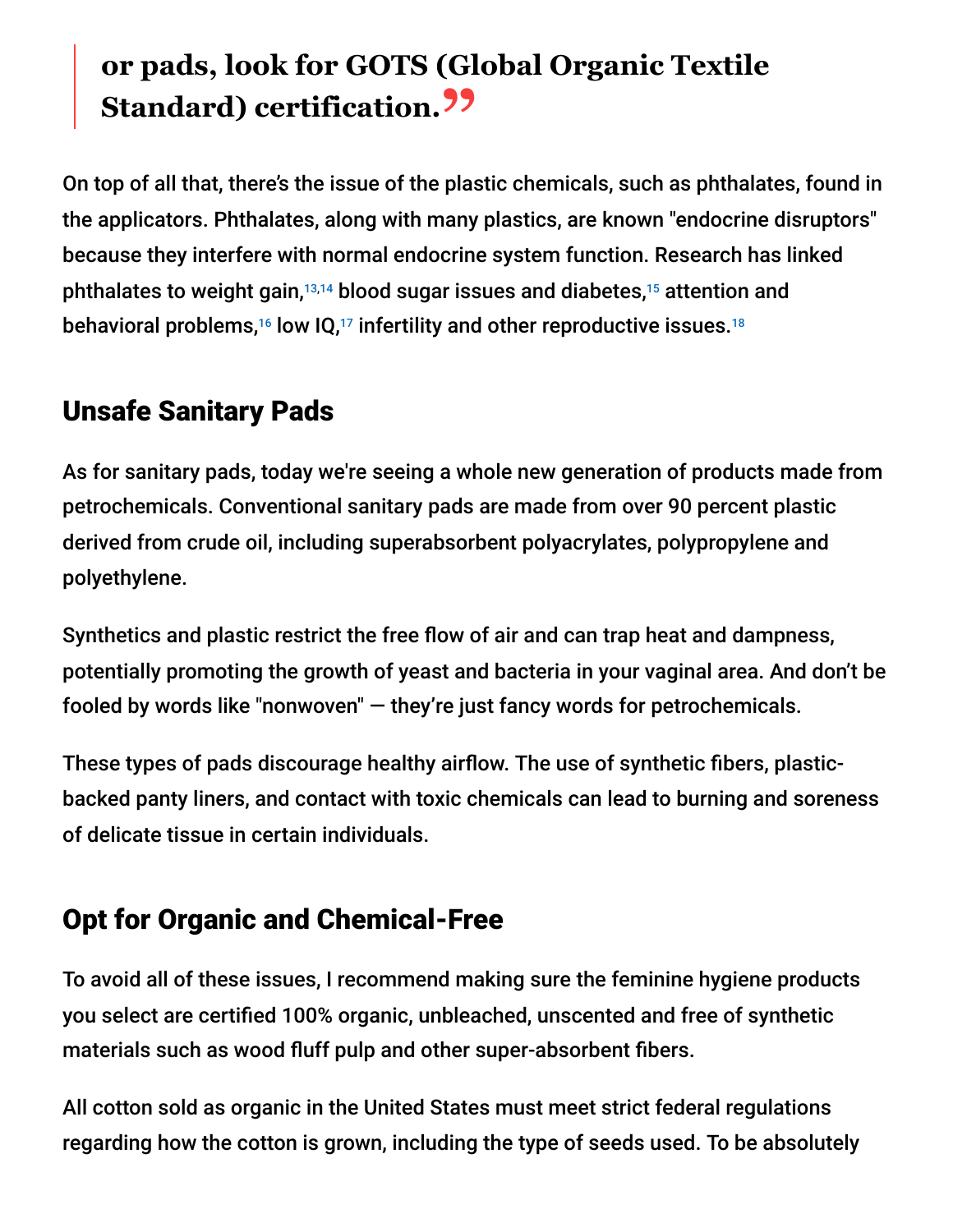sure you're getting organic cotton tampons or pads, look for GOTS (Global Organic Textile Standard) certification.

Just as the U.S. Department of Agriculture (USDA) sets standards for organic food, GOTS provides third-party certification for the organic textile industry, including feminine hygiene products. GOTS oversees the growing, processing, manufacturing, packaging, labeling, trading and distribution of all textiles made with at least 70% certified organic fiber.

Like organic food standards, a textile product carrying the GOTS Organic seal must contain a minimum of 95% certified organic fibers, while one with the "made with organic" label must contain a minimum of 70% certified organic fiber.

GOTS-certified textiles must also be produced without conventional cotton's pesticides, genetically engineered ingredients, formaldehyde, chlorine bleaches, heavy metals or other harsh chemicals detrimental to humans and the environment.

### Be Prepared for Shortages of Everything

As discussed in "**[Are You Prepared for the Coming Food Catastrophe?](https://takecontrol.substack.com/p/food-catastrophe)**" current supply shortages are nothing to what's coming. We can expect just about everything to be in short supply, including food and energy. This is all part of The Great Reset plan to manufacture dependency on government, which in turn will be taken over by private interests and central banks through the collapse of the global economy and supply chain.

So, get prepared! Now's actually a great time to transition over to a reusable strategy for your monthly menses, leaving you with one less thing to worry about as basic supplies start to dwindle. Other key areas of basic preparation include:

Food — Grow some of your own food, make friends with local farmers, create or join a local CSA, and shore up your long-term food stores. (Rather than panic buying mass quantities all at once, consider spreading it out and just buy a little more than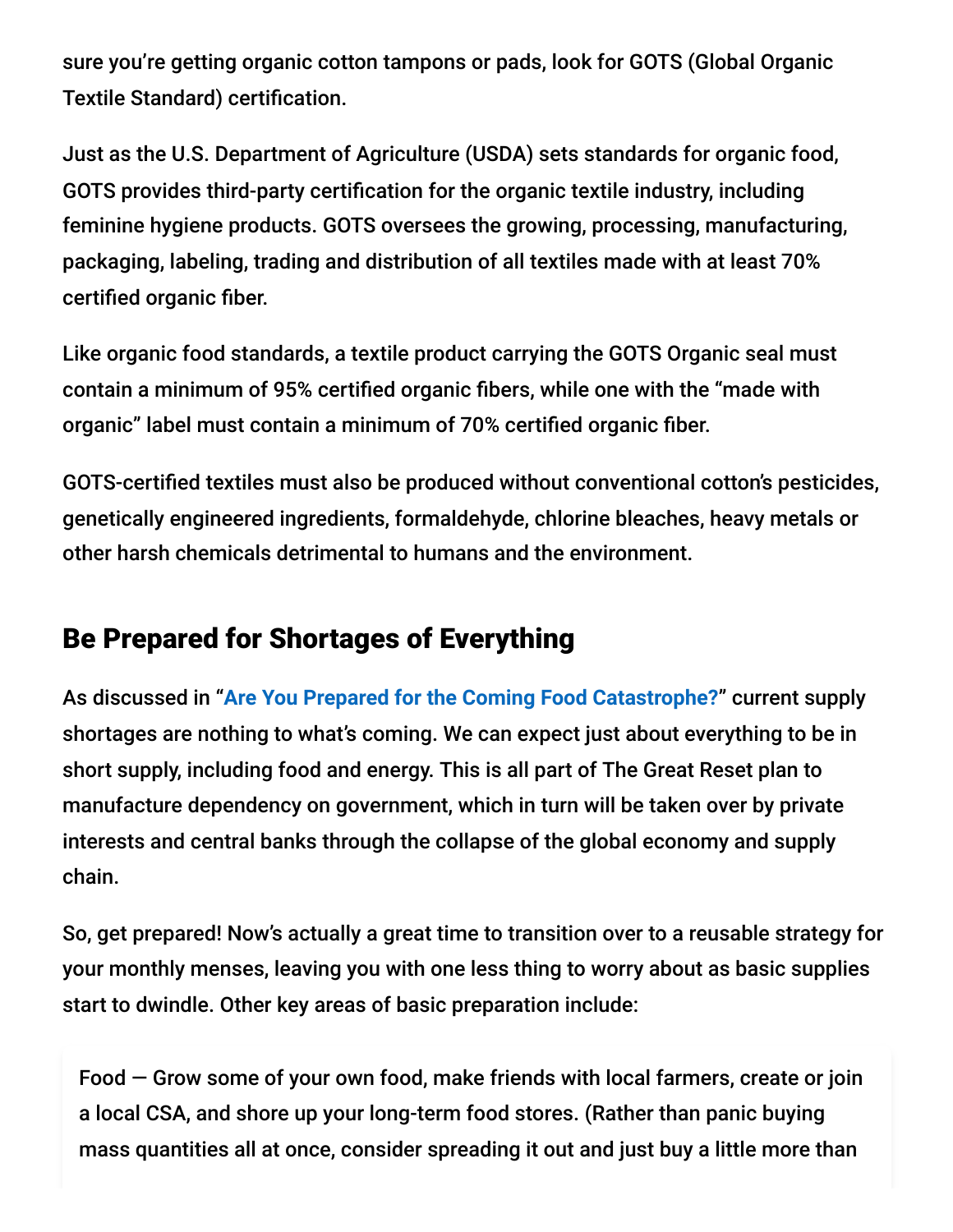you need for the day or week each time you go shopping. You can build up a backup supply rather quickly that way)

Water – Identify sources of potable water and make sure you have one or more ways to purify questionable water supplies

Power — Consider how you might power some of the essentials in your home if there are rolling blackouts, or the electrical grid goes down altogether

Firearms training for self defense and hunting — Learn how to use, store, carry and clean a firearm and work on your marksmanship. Other forms of self-defense training can also be useful, if nothing else, to make you feel more competent and confident in potentially high-risk situations

Communications — Give some thought to how you will communicate with friends and family if cell towers and/or internet goes down

Medicine — Stock up on nutritional supplements, medications, how-to books on alternative home remedies and first-aid supplies

Money — Keep cash on hand, including smaller denominations. Both power grid and internet outages can eliminate your ability to buy without cash. For more long-term protection against inflation, consider buying physical precious metals such as gold and silver

Remember to consider and include analog devices and manual tools in your preparation. We're so used to having unlimited electricity and continuous wireless communications, it can be difficult to imagine the restrictions you'll face without them. If need be, turn off the breakers in your home for a day or two, ditch all wireless devices, and see what challenges come up. Then, figure out what you need to solve them.

Also, consider keeping hardcopies of useful books and important documents, such as your most recent bank statements, asset statements, the deed to your home or car and